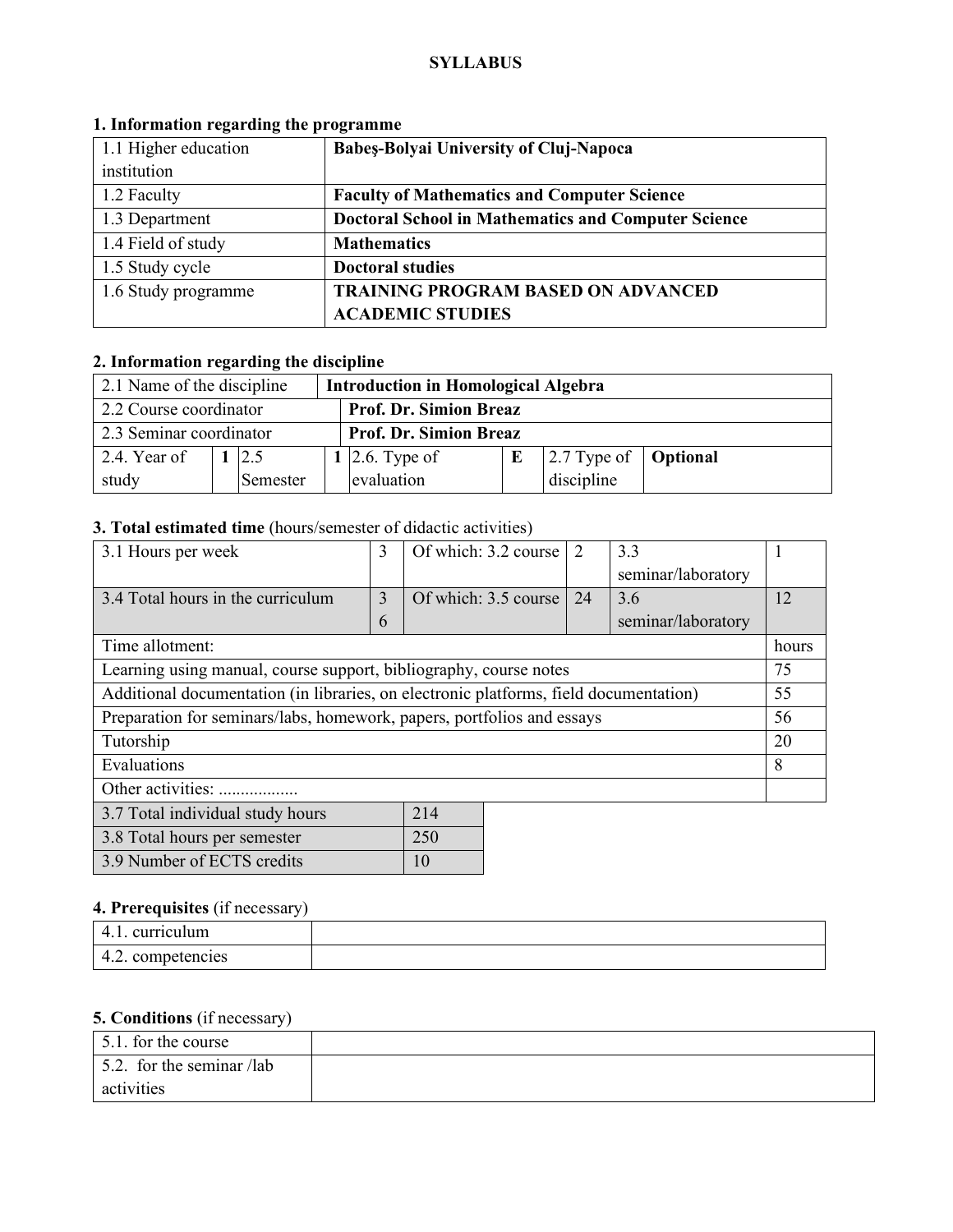## **6. Specific competencies acquired**

|                                             | о эреспи сошрекшего асqun са                                                                                                                                                                                                                                              |  |
|---------------------------------------------|---------------------------------------------------------------------------------------------------------------------------------------------------------------------------------------------------------------------------------------------------------------------------|--|
| <b>Prof</b>                                 | Knowledge, understanding and use of main concepts and results in Homological Algebra                                                                                                                                                                                      |  |
| essio                                       | (complexes, homology and cohomology, derived functors)                                                                                                                                                                                                                    |  |
| nal<br>com<br>pete<br>ncies                 | Ability to use fundamental theoretical concepts and in various fields of mathematics fields<br>of mathematics (Algebra, Topology, Banach Spaces, Fixed Point Theory)                                                                                                      |  |
| Tran<br>svers<br>al<br>com<br>pete<br>ncies | Ability to inform themselves, to work independently or in a team;<br>Ability to approach complex problems and to use information from various specific fields;<br>Ability to identify and use advanced techniques and methods in order to realize a specific<br>research. |  |

# **7. Objectives of the discipline** (outcome of the acquired competencies)

| 7.1 General objective of the  | Knowledge, understanding and use of main concepts and results in           |  |
|-------------------------------|----------------------------------------------------------------------------|--|
| discipline                    | Homological Algebra                                                        |  |
|                               |                                                                            |  |
|                               | Ability to use concepts and fundamental results in some specific fields of |  |
|                               | mathematics (module theory, topological spaces, Banach spaces)             |  |
| 7.2 Specific objective of the | Understanding the basic concepts about categories, complexes, resolutions, |  |
| discipline                    | sheaves.                                                                   |  |
|                               | Ability to use specific derived functors (Ext, Tor, Pext) in concrete      |  |
|                               | situations.                                                                |  |

## **8. Content**

| 8.1 Course             | Teaching methods     | Remarks |
|------------------------|----------------------|---------|
| 1. Preliminaries       | Lectures, didactical |         |
|                        | demonstration,       |         |
|                        | conversation.        |         |
| 2. Modules             | Lectures, didactical |         |
|                        | demonstration,       |         |
|                        | conversation.        |         |
|                        |                      |         |
| 3. Categories          | Lectures, didactical |         |
|                        | demonstration,       |         |
|                        | conversation.        |         |
|                        |                      |         |
| 4. Limits and colimits | Lectures, didactical |         |
|                        | demonstration,       |         |
|                        | conversation.        |         |
|                        |                      |         |
| 5. Functors            | Lectures, didactical |         |
|                        | demonstration,       |         |
|                        | conversation.        |         |
|                        |                      |         |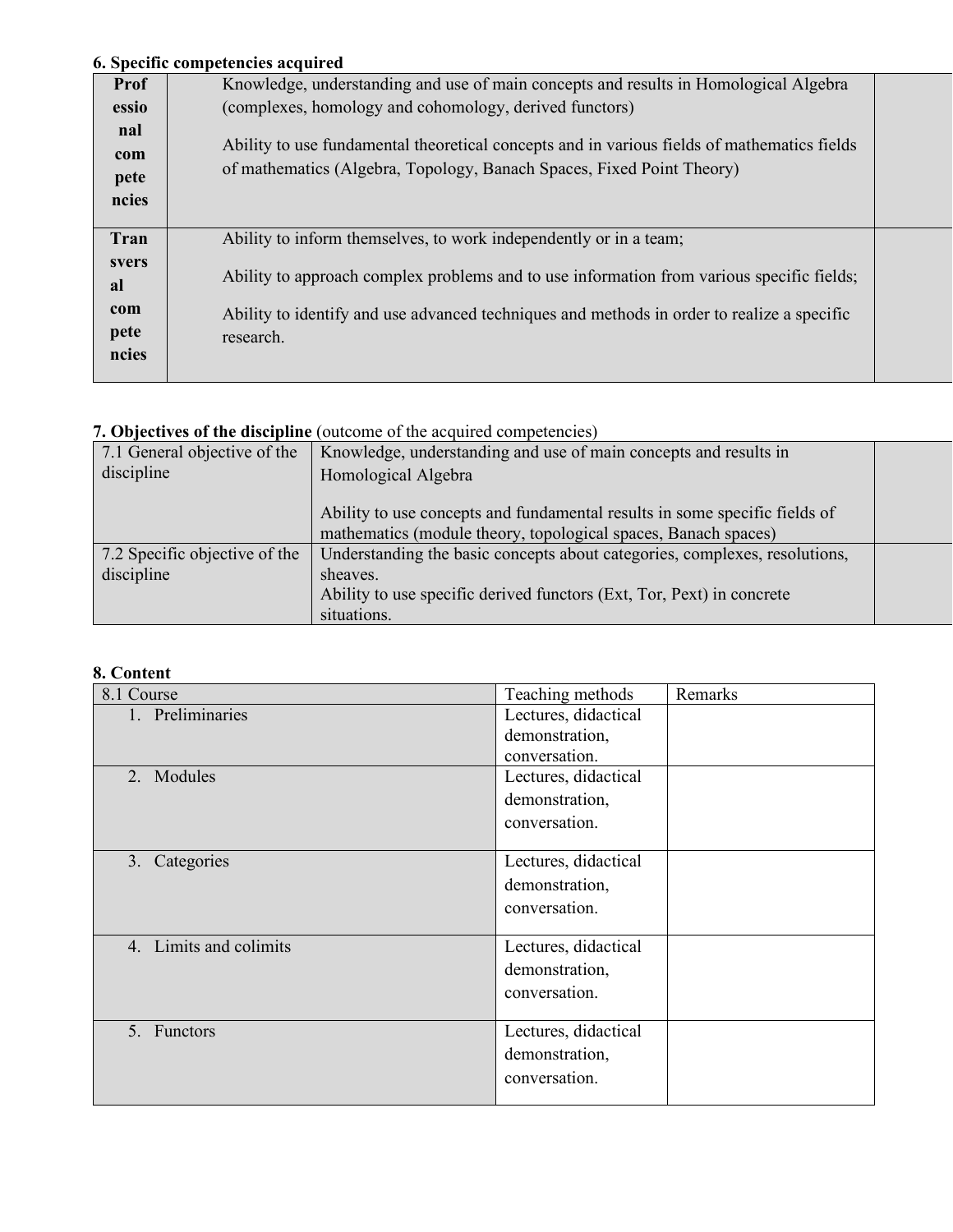| 6. Injective and projective modules                                                                                                      | Lectures, didactical                    |         |
|------------------------------------------------------------------------------------------------------------------------------------------|-----------------------------------------|---------|
|                                                                                                                                          | demonstration,                          |         |
|                                                                                                                                          | conversation.                           |         |
| 7. Flat modules                                                                                                                          | Lectures, didactical                    |         |
|                                                                                                                                          | demonstration,                          |         |
|                                                                                                                                          | conversation.                           |         |
| 8. Complexes                                                                                                                             | Lectures, didactical                    |         |
|                                                                                                                                          | demonstration,                          |         |
|                                                                                                                                          | conversation.                           |         |
| 9. Homology functors                                                                                                                     | Lectures, didactical                    |         |
|                                                                                                                                          | demonstration,                          |         |
|                                                                                                                                          | conversation.                           |         |
| 10. Derived functors                                                                                                                     | Lectures, didactical                    |         |
|                                                                                                                                          | demonstration,                          |         |
|                                                                                                                                          | conversation.                           |         |
| 11. Ext and Tor                                                                                                                          | Lectures, didactical                    |         |
|                                                                                                                                          | demonstration,                          |         |
|                                                                                                                                          | conversation.                           |         |
| 12. Sheaves                                                                                                                              | Lectures, didactical                    |         |
|                                                                                                                                          | demonstration,                          |         |
|                                                                                                                                          | conversation.                           |         |
| Bibliography                                                                                                                             |                                         |         |
| 1. I. Moerdijk: Notes on Homological Algebra, course notes,                                                                              |                                         |         |
| www.math.ru.nl/topology/Notes%20on%20Homological%20Algebra.pdf<br>2. J.J. Rotman: An Introduction to Homological Algebra, Springer, 2009 |                                         |         |
|                                                                                                                                          |                                         |         |
|                                                                                                                                          |                                         |         |
| 8.2 Seminar / laboratory                                                                                                                 | Teaching methods                        | Remarks |
| 1. The fundamental group                                                                                                                 | problematization,                       |         |
|                                                                                                                                          | exercises, problem                      |         |
|                                                                                                                                          | solving,                                |         |
| 2. Modules                                                                                                                               | problematization,<br>exercises, problem |         |
|                                                                                                                                          | solving,                                |         |
|                                                                                                                                          |                                         |         |
| 3. Example of Categories                                                                                                                 | problematization,                       |         |
|                                                                                                                                          | exercises, problem                      |         |
|                                                                                                                                          | solving,                                |         |
| 4. Categories of Banach spaces                                                                                                           | problematization,                       |         |
|                                                                                                                                          |                                         |         |
|                                                                                                                                          | exercises, problem                      |         |
|                                                                                                                                          | solving,                                |         |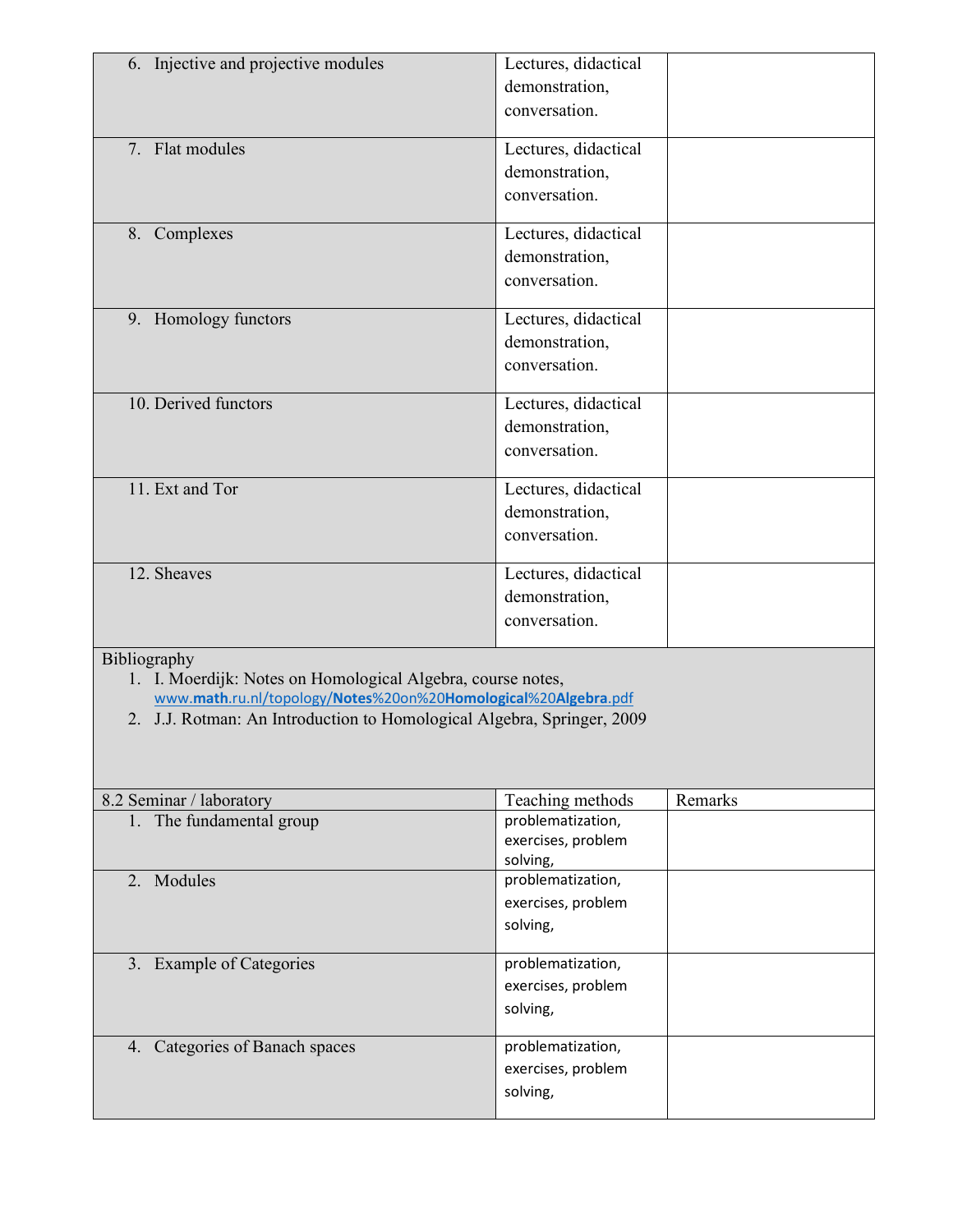| 5. The additive category of Banach spaces | problematization,<br>exercises, problem<br>solving, |
|-------------------------------------------|-----------------------------------------------------|
| 6. The category of Abelian groups         | problematization,<br>exercises, problem<br>solving, |
| 7. Flat modules                           | problematization,<br>exercises, problem<br>solving, |
| 8. Directed limits                        | problematization,<br>exercises, problem<br>solving, |
| 9. Inverse limits                         | problematization,<br>exercises, problem<br>solving, |
| 10. Functors                              | problematization,<br>exercises, problem<br>solving, |
| 11. Ext and Tor                           | problematization,<br>exercises, problem<br>solving, |
| 12. Ext and Tor for abelian groups        | problematization,<br>exercises, problem<br>solving, |

### Bibliography

- 1. S. Breaz, G. Calugareanu, G. Modoi, D. Valcan: Exercices in Abelian Group Theory, Kluwer 2003.
- 2. J. Cigler, V. Losert, P. Michor: Banach Modules and Functors on Cateories of Banach Specaes, Marcel Dekker, 1979.
- 3. A. Hatcher: Algebraic Topology, Cambridge University Press, 2001, http://www.math.cornell.edu/~hatcher/AT/AT.pdf
- 4. C. Schochet: A Pext primer: Pure extensions and  $\lim^1$  for infinite abelian groups, NYJM Monographs, 2003, http://nyjm.albany.edu/m/2003/1v.pdf

#### **9. Corroborating the content of the discipline with the expectations of the epistemic community, professional associations and representative employers within the field of the program**

The content is in accordance with the curricula of many important universities where pure mathematics plays important places in their research.

This discipline is useful since it realizes connections between various mathematical domains, and it is well known that the methods of homological algebra were used during the time to solve important problems in mathematics. The methods and tools presented here are often used in specifical PhD research activities.